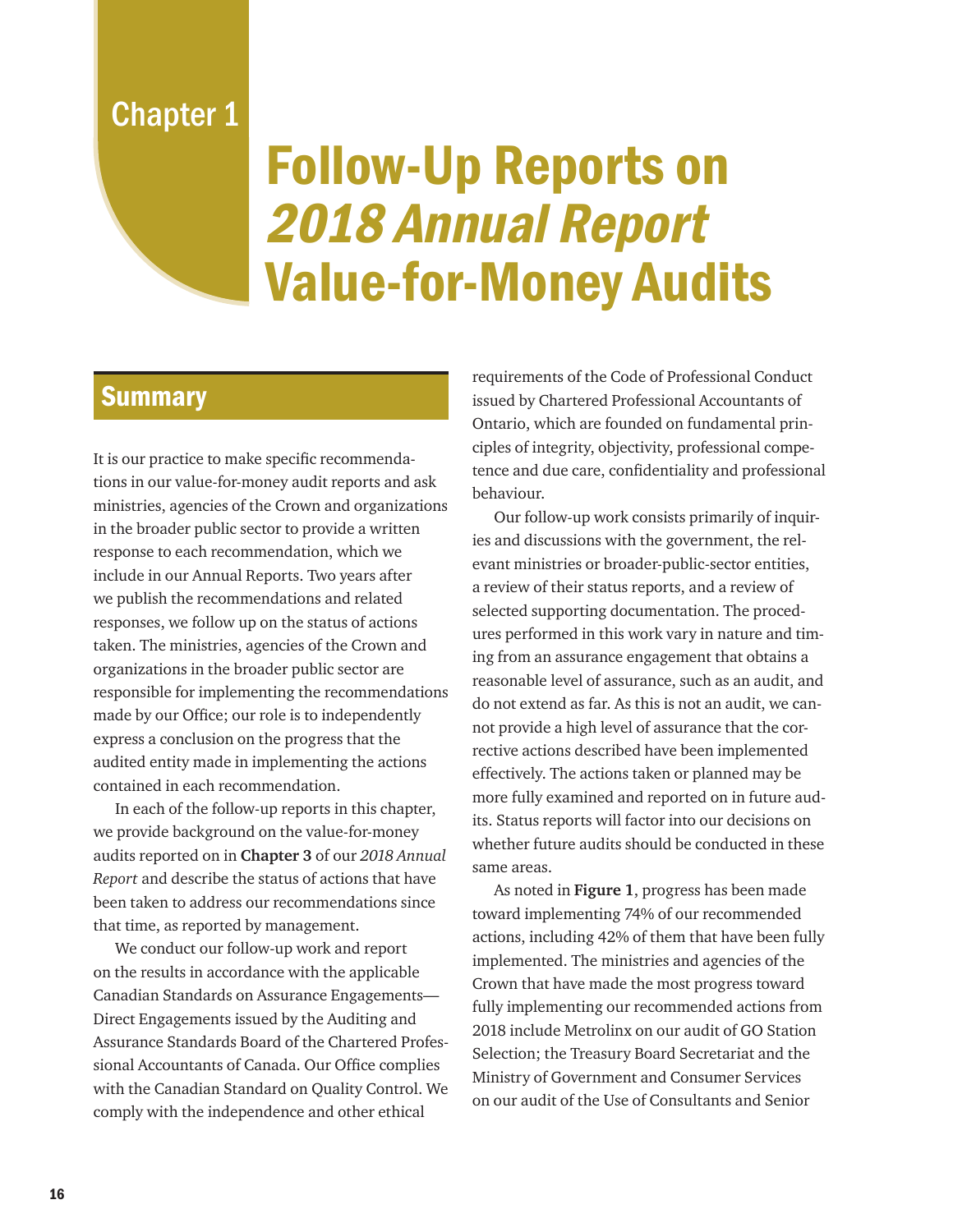Advisors in Government; the Ministry of Health on our audit of Assistive Devices Program; Waterfront Toronto; and the Technical Standards and Safety Authority (TSSA).

However, little or no progress has been made on 23% of our recommended actions. For example, the Ministry of Children, Community and Social Services has made little or no progress on implementing 32.25 or 72% of recommended actions in our audit of Ontario Works. This includes little or no progress in addressing our recommendations aimed at ensuring that only eligible recipients receive Ontario Works financial assistance and that recipients receive the employment supports they require. The Ministry of Health has made little or no progress on implementing 22 or 67% of recommended actions in our audit of MRI and CT Scanning Services. For example, the Ministry of Health has made little progress in analyzing and identify-

ing the reasons why wait times vary significantly among Local Health Integration Networks or taking necessary action to reduce the wait-time inequities across the province for MRI and CT scanning services. And the Ministry of Health and Ontario Health have made little or no progress on implementing 18 or 62% of recommendations in our audit of Health Quality Ontario. For example, Health Quality Ontario has made little progress on measuring and publicly reporting on the rate of acceptance of its recommendations regarding medical devices and health-care services for funding, the rate of implementation/adoption of its clinical care standards, and on the impact its activities are having on the quality of health care in the province.

One percent (or 5.75) of our recommended actions are no longer applicable and 2% (or 8.75) will not be implemented. Specific details are presented in the sections that follow **Figure 1**.